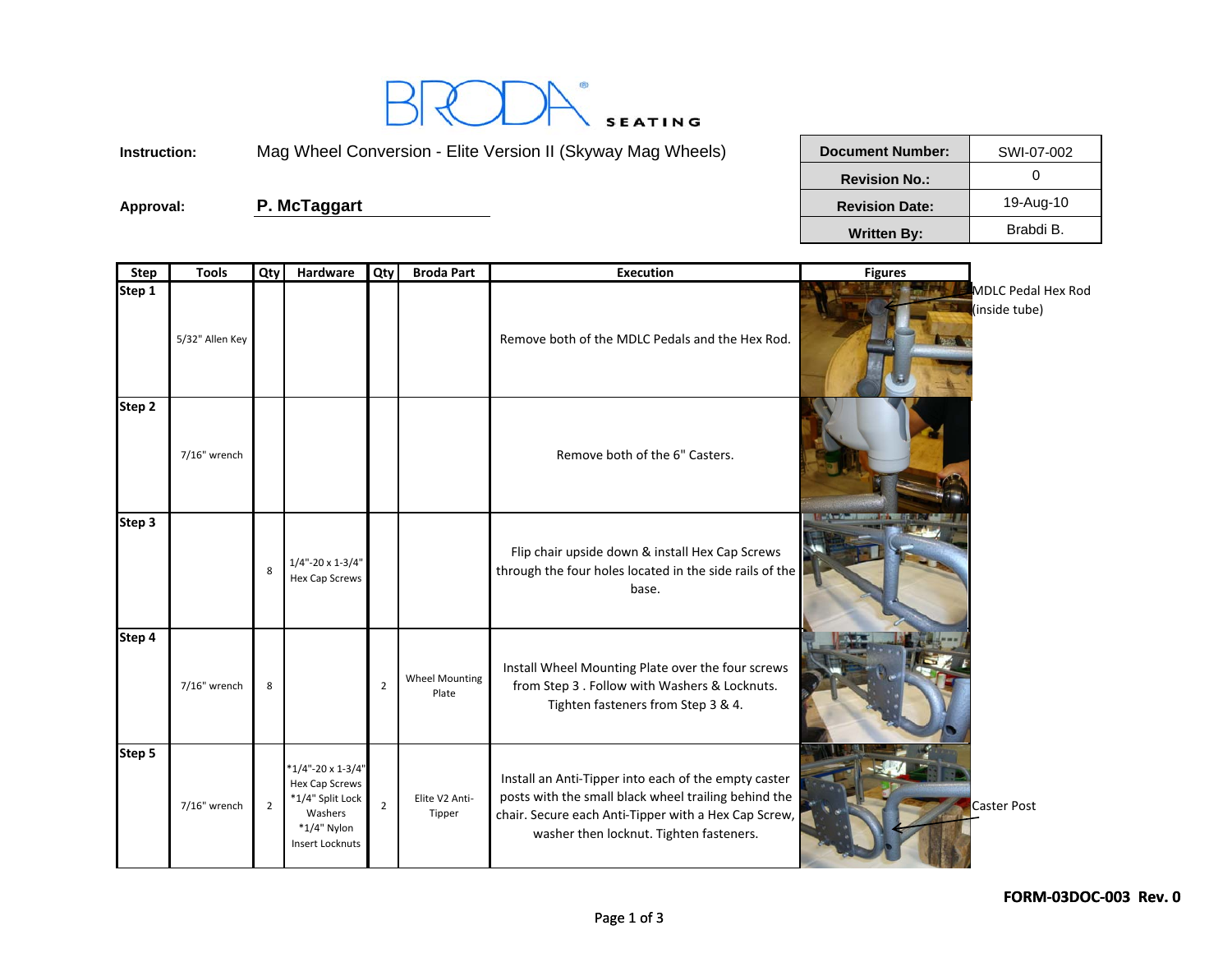| Step 6  |                                                       | $\overline{2}$ | $5/8"$ Flat<br>Washer                                          | $\overline{2}$ | Mag Wheel<br>Sleeve             | Install a Mag Wheel Sleeve through the bearing of<br>each Mag Wheel with the large end of the Sleeve<br>opposite to the handrims. Set aside until Step<br>8. Note: for 14" Mag Wheels, add a washer per<br>sleeve before installing it on the Mag Wheel.<br>Occasionally 22" and 24" Mag Wheels will also<br>require extra washers if there is unwanted play in<br>the Mag Wheels.                                          |                                             |
|---------|-------------------------------------------------------|----------------|----------------------------------------------------------------|----------------|---------------------------------|-----------------------------------------------------------------------------------------------------------------------------------------------------------------------------------------------------------------------------------------------------------------------------------------------------------------------------------------------------------------------------------------------------------------------------|---------------------------------------------|
| Step 7  |                                                       | $\overline{2}$ | 7/16"-20 x 3-<br>1/2" Long Hex<br>Cap Screws                   |                |                                 | Insert a Hex Cap Screw in the appropriate axle hole<br>on the Wheel Mounting Plate. The Hex Cap Screw<br>should be installed from the inside of the frame<br>outwards. Test that the fasteners are not too tight by<br>spinning the Mag Wheel, it should spin freely at this<br>point. Note: If using 14" Mag Wheels, this process<br>must be reversed (i.e. the Hex Cap Screw should be<br>installed from the outside-in). | 4" Mags<br>20" Mags<br>22" Mags<br>24" Mags |
| Step 8  | 5/8" Wrench                                           | $\overline{2}$ | 7/16" Flat<br>Washers<br>7/16" Nylon<br><b>Insert Locknuts</b> | $\overline{2}$ | Mag Wheel<br>Hub Cap            | With handrims facing outward, install the Mag<br>Wheels from Step 6, complete with hardware, over<br>the Hex Cap Screw installed in Step 7. Follow with<br>washers & locknuts. Tighten fasteners. Install Hub<br>Cap on each side by aligning notches on inside of Hub<br>Cap with notches on Hub; press and twist to lock in<br>place.                                                                                     |                                             |
| Step 9  | *Large Mallet<br>*Flat head<br>Screwdriver<br>*Hammer |                |                                                                | $\overline{2}$ | Anti-Tip Spacer<br>Ring         | Flip base over onto its wheels. Insert a plastic Anti-Tip<br>Spacer Ring into the open end of each caster post.<br>Using the mallet, drive the Ring down as far as<br>possible; then, using a Slotted Screw Driver &<br>Hammer, drive the ring down further yet, until it fits<br>snugly over the top of Anti-Tipper.                                                                                                       |                                             |
| Step 10 | Large Mallet                                          |                |                                                                | $\overline{2}$ | $1-1/4$ " Black<br>Plastic Plug | Using a Mallet, tap a 1-1/4" Plug into the top of each<br>rear caster post to cover the exposed end of the<br>tube.                                                                                                                                                                                                                                                                                                         |                                             |
| Step 11 | 5 mm Allen Key                                        |                |                                                                | $\overline{2}$ | Aluminum Wheel<br>Lock Clamp    | On each side of the chair, install an Aluminum Wheel<br>Lock Clamp on the upper side rail of the base frame.<br>Note: If using 14" Mag Wheels, install clamp on<br>lower side rail.                                                                                                                                                                                                                                         |                                             |